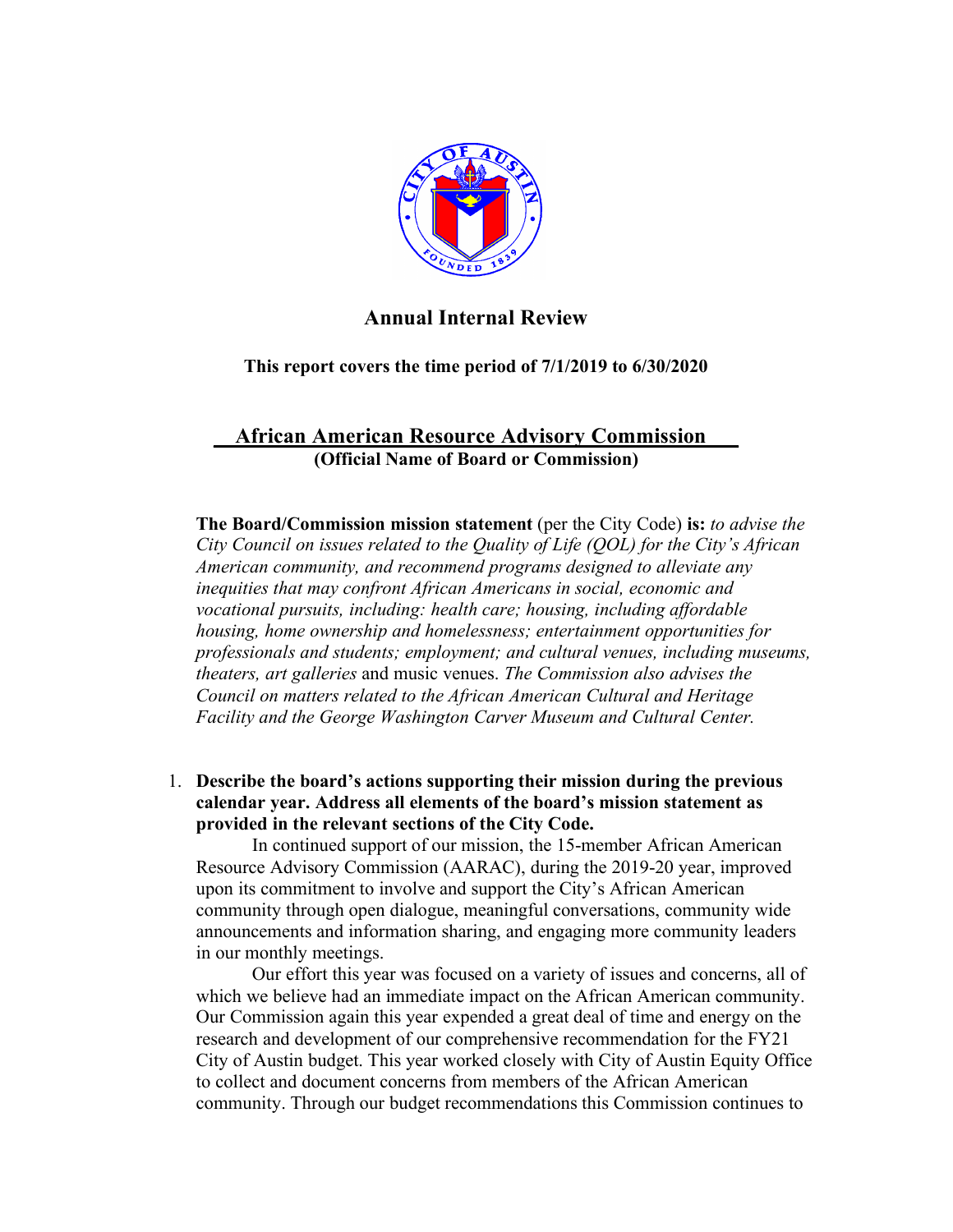#### Annual Review and Work Plan *2019-20* Page  $#2$

address persistent and increasing deficits for African Americans in each of our six focus areas: health care; housing, including affordable housing, home ownership and homelessness; entertainment opportunities for professionals and students; employment; and cultural venues, including museums, theaters, art galleries and music venues. As a result of our collaborations with other QOL Commissions and the honest and valuable input we received from the community, non-profit leaders and African American service providers during our monthly meetings and through presentations by City of Austin Department leaders, the AARAC anticipates the availability and use of significant financial investments focused on improving the QOL of African Americans in the City of Austin FY21 budget.

During the 2019-20 year the AARAC continued to discussed many critical issues with community and City leaders that directly affect Austin and the African American community such as: Police oversight, racial profiling and excessive/lethal use of force, health (mental and physical) related to COVID-19 pandemic including testing, Strategic Mobility initiatives, Intergovernmental relations between Texas Legislature and City of Austin, affordable housing, early childhood development, homelessness, substance abuse and recovery, criminal justice reform and reentry, gentrification, the Sobering Center, Boy Scouts of America, 2020 U.S. Census, African American Genealogy, swimming lessons and pool access, childhood development and education, and the preservation of African American culture and heritage in Austin.

The AARAC in 2019-20 raised our voice and made our position known through the discussion and passing of recommendations to City Council concerning: African American health (Support of Human Rights Commission and COVID-19 Equity in Food and Testing), Culture (Creative Space Project), Safety (APD Response to Resistance Policy), Economics (Family Independence Initiative).

In 2019-20 the AARAC continued to appreciate and depend on the incredible partnership and support provided by the City of Austin Economic Development Department and the Equity Office. Throughout this time period we received updates and reports from many City departments including: City Manager's Office, Parks and Recreation, Public Health, City Demographer, Human Resources, Neighborhood Housing, District 1 Council Member and Staff, Austin Fire Department Chief and Staff, Austin Police Department Chief and Staff, Millennium Youth Entertainment Center, Austin Public Library, Carver Museum, African American Cultural and Heritage Center, Arts Commission, Music Commission and Austin Water.

Like all Boards and Commissions, the AARAC adjusted to meeting virtually in 2020 due to the impact of COVID-19 on in-person meetings. During this time period we also experienced the change of several commissioners. Even with these challenge our Commission continued to be engaged with the community, City of Austin Departments and community leaders and partners.